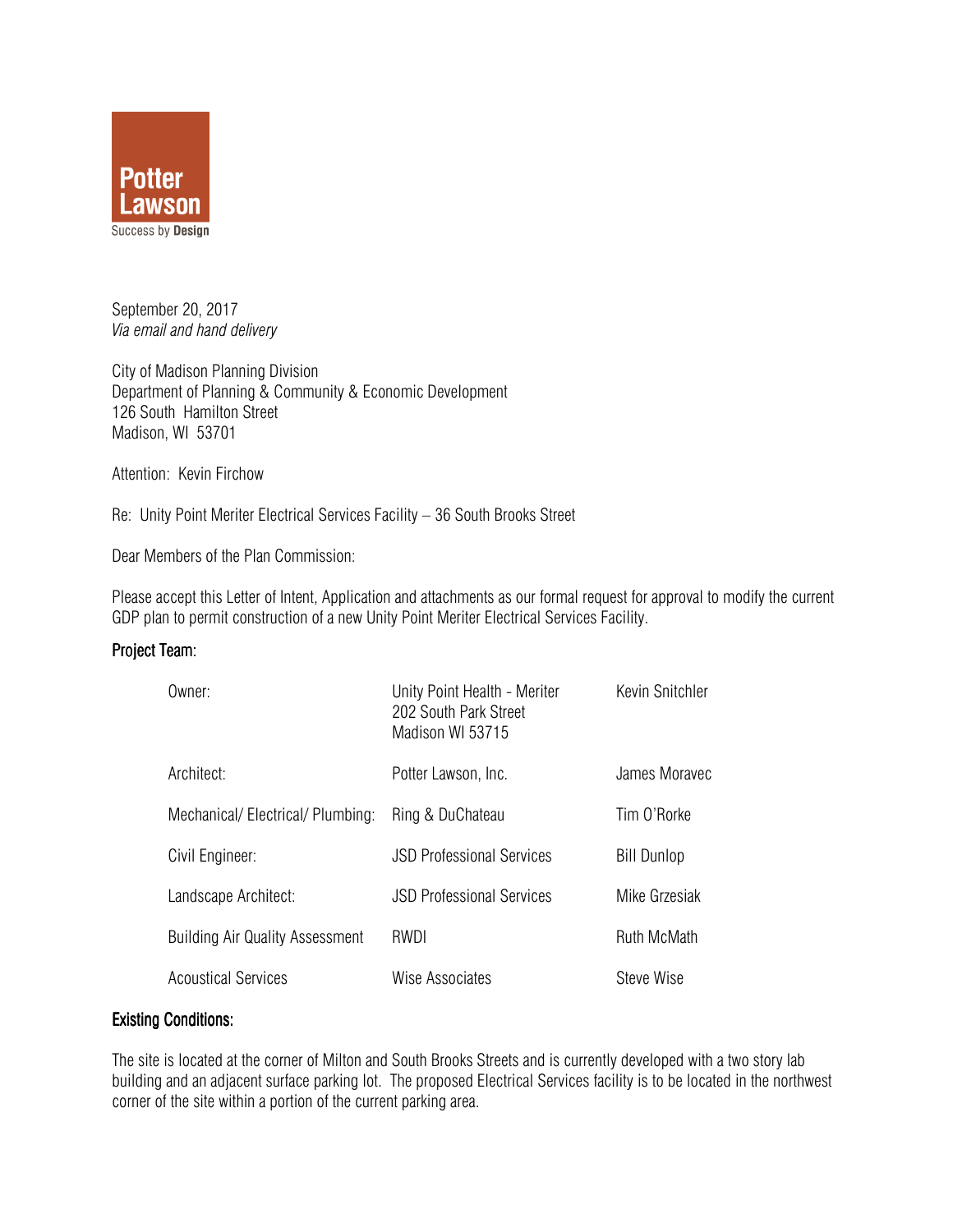Surrounding buildings include office and medical buildings to the north and apartment facilities across the street to the south. The Neighborhood House Community Center is directly adjacent to the site to the west.

Construction of the Electrical Services Facility will not affect future operations of the existing lab building. The existing lab building loading dock will remain operational after completion.

# **Site Studies:**

The owner has contracted acoustical consultant Steve Wise of Wise Associates to perform a study of current noise levels within the surrounding neighborhood and to advise the Design Team on acoustical issues during preparation of construction documents. Steve will also be performing a similar neighborhood noise study after the facility is in operation to verify any predicted noise impact to the surrounding neighborhood.

RWDI out of Canada has performed a wind tunnel test of the building and surrounding site to evaluate exhaust emissions from the facility and their potential impact on air intakes of surrounding buildings. The results of that study are being used to establish an exhaust stack height and to help the owner minimize any potential exhaust issues during testing of the generators.

## Staff and Neighborhood Input:

The design team met with City of Madison planning staff to review the proposed project on June 27, 2017. The team also met with the Madison Fire Department on July 17, 2017 and Madison Development Assistance Team on July 20, 2017 to discuss the project and hear their concerns.

The Design Team has also reached out to neighborhood representatives and alderperson Sara Eskrich to notify them of the project and share proposed development plans.

The project was also presented at an Informational Urban Design Commission meeting on September 6, 2017.

## Project Overview:

During 2016 and early 2017, Unity Point Health - Meriter completed an in-depth analysis of their electrical systems. This study utilized the collective expertise of MG&E, Meriter engineering and operations staff, local electrical contractors and the professional engineering services of Ring & DuChateau Engineers. The result of this comprehensive systems analysis resulted in recommendations for necessary upgrades to the system, as well as creating a long-term path forward for the facility.

One of the core areas of concern is the capacity and operational condition of the emergency electrical generation systems. Hospitals must follow a set of very strict emergency power system guidelines as developed by local, state and federal governmental agencies. These regulations demand that Meriter maintain sufficient on-site emergency generation capacity to allow the hospital to maintain essential services indefinitely in the event of a major area-wide electrical services failure.

Currently that source of emergency power is provided by two generators located on the Meriter campus. These generators are nearing the end of their dependable useful life and their generation capacity is nearly at its maximum safe limit. Compounding this capacity and aging issue, is an ever increasing need for more emergency power requirements as medical technology continues to evolve in its complexity and scope.